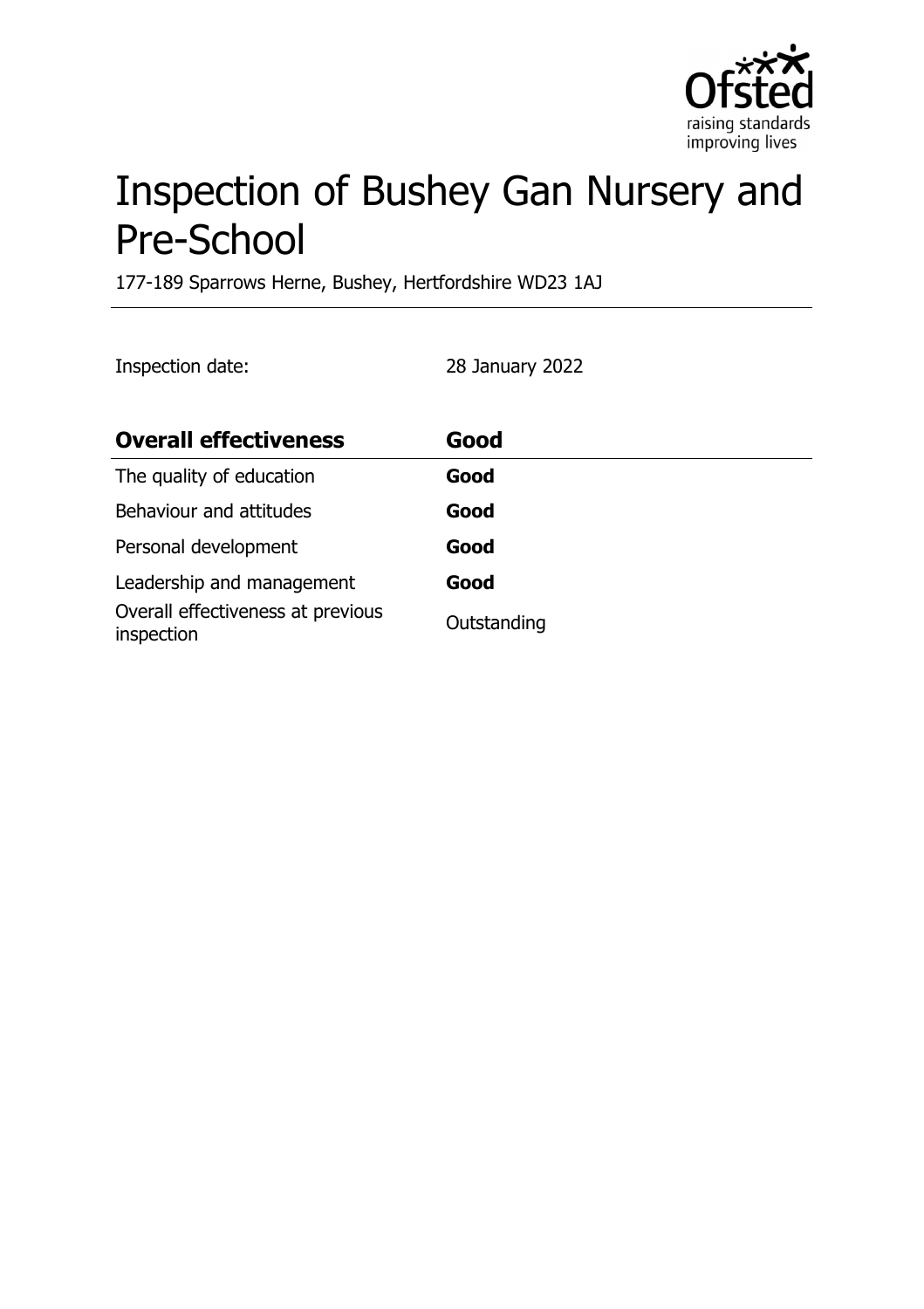

# **What is it like to attend this early years setting?**

#### **The provision is good**

Children make good progress in a lively, welcoming and engaging environment. They know what is expected of them and help to manage their own care needs. Children become thoroughly motivated to explore resources, such as magnets. They explore the magnets and talk about how magnets 'attract' and 'repel', and find out what they 'stick' to. Children enjoy joining in familiar songs. They follow the actions to a song about shapes. They make connections by linking shapes to things in everyday life, such as a triangle becoming an ice cream cone or a hat. Younger children enjoy exploring the sensory feel of materials, such as sand. They dig and scoop in the sand, and talk about what is happening, saying 'the sand is on my arm'.

Staff who work with children are ambitious about children's abilities and plan activities that underpin their good progress. For example, children talk about the changes that have taken place to an egg that they left to soak in vinegar. They compare this with another egg, identifying that the soaked egg is 'rubbery' and that its shell has gone. Staff remind them of the meaning of the word 'dissolved'. Children are enthusiastic to share their experiences with visitors. They explain in detail what they are going to do next. This demonstrates their understanding of everyday routines.

## **What does the early years setting do well and what does it need to do better?**

- $\blacksquare$  The manager has a strong oversight of the setting. She provides a broad range of training to staff and encourages them to continue to develop their knowledge and practice. For example, staff who have attended training on helping children's speech development have shared this with the wider staff team. The staff can have informal meetings with the manager at any point, and regularly discuss safeguarding matters and any concerns they may have. However, they do not always have regular opportunities to review their practice in relation to the quality of teaching.
- $\blacksquare$  Staff clearly enjoy working with the children and understand their needs well. They use songs successfully to help manage times when children move between different areas of the nursery, or to denote different times of day. This helps children to know what is expected of them and also supports their language development as they hear sung and spoken words. Older children are beginning to successfully link letters and the sound they make as staff promote their literacy development. Children can identify the first letter of their name and staff echo the sounds they make to help embed this knowledge.
- $\blacksquare$  At times, some group activities are not as well managed as others. For example, children sometimes have too many resources and this can distract them from what the staff member is showing them. Occasionally, in their enthusiasm to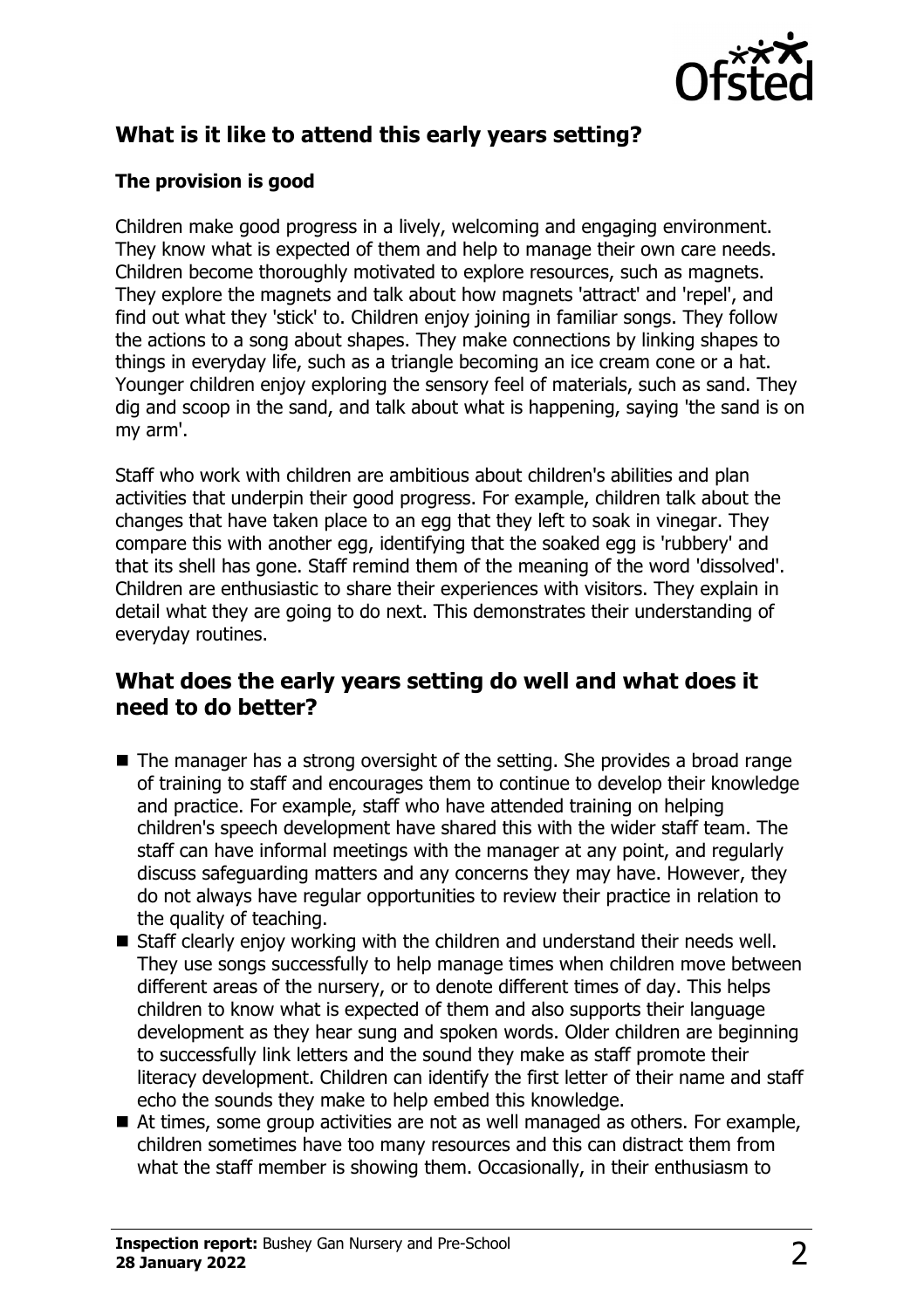

introduce new learning, staff sometimes talk over each other, which means that it can take longer than necessary to explain an idea to the children.

- $\blacksquare$  Staff report that they enjoy working at the nursery and feel well supported by management. They understand the importance of offering each other support and feedback. Regular staff meetings help staff to share practice, and talk about any issues they might be facing.
- $\blacksquare$  Children enjoy lots of opportunities for physical play to stretch and grow their muscles and increase their control of their bodies. They kick a ball and shout 'I am kicking' as they play with the group. They show increasing control as they run and change direction, skilfully dodging obstacles to avoid running into others.
- $\blacksquare$  Staff work closely with parents of children they care for. During the COVID-19 pandemic, they have made increasing use of online communication to enable all parents to have enough feedback about their children's development. Parents praise how staff keep in touch with them and state that they receive lots of useful information about their children.
- $\blacksquare$  Children enjoy exploring stories with staff, who bring the characters to life as they read in a lively tone of voice. Children use puppets to help them act out the stories they know and to make up new adventures. This helps to develop their literacy skills.

# **Safeguarding**

The arrangements for safeguarding are effective.

Staff have attended recent safeguarding training, which helps them to continue to identify potential signs of concern. They are knowledgeable about potential signs and symptoms of abuse and are confident to identify these. They understand the procedures to report concerns about children or about adults working with children, both within the nursery and externally, to relevant agencies, including concerns about senior members of the team. Staff follow procedures to help protect children and supervise each other closely.

# **What does the setting need to do to improve?**

#### **To further improve the quality of the early years provision, the provider should:**

- $\blacksquare$  develop further the programme of supervision of staff who work directly with children, to improve their teaching to the highest level
- $\blacksquare$  review the planning and delivery of group activities across the nursery, particularly when staff are introducing new learning, to help staff engage all children equally at these times.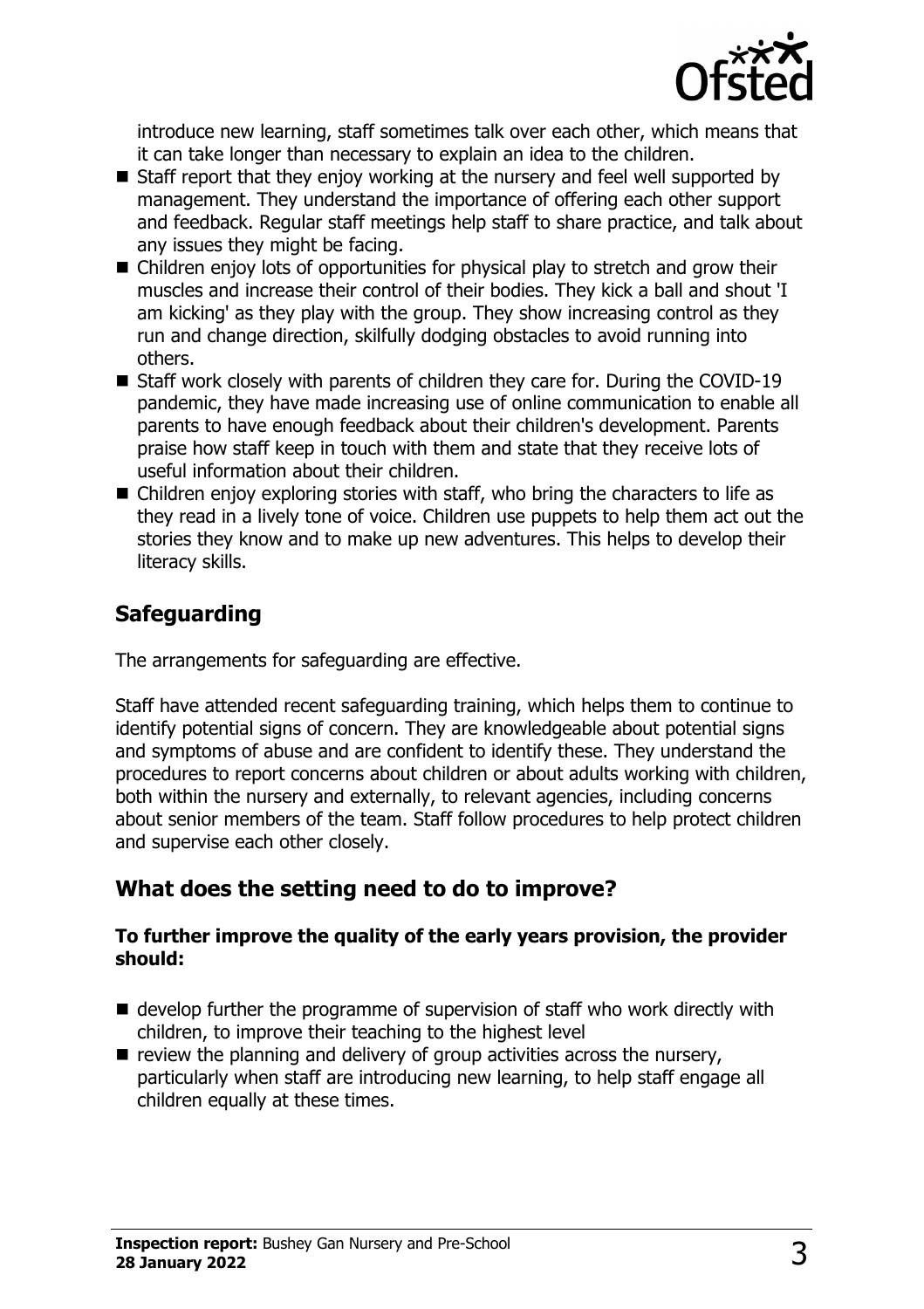

| <b>Setting details</b>                         |                                                                                      |
|------------------------------------------------|--------------------------------------------------------------------------------------|
| Unique reference number                        | 130496                                                                               |
| <b>Local authority</b>                         | <b>Hertfordshire</b>                                                                 |
| <b>Inspection number</b>                       | 10220073                                                                             |
| <b>Type of provision</b>                       | Childcare on non-domestic premises                                                   |
| <b>Registers</b>                               | Early Years Register, Compulsory Childcare<br>Register, Voluntary Childcare Register |
| Day care type                                  | Full day care                                                                        |
| Age range of children at time of<br>inspection | 2 to $4$                                                                             |
| <b>Total number of places</b>                  | 40                                                                                   |
| Number of children on roll                     | 26                                                                                   |
| Name of registered person                      | United Synagogue                                                                     |
| Registered person unique<br>reference number   | RP910804                                                                             |
| Telephone number                               | 020 8386 1515                                                                        |
| Date of previous inspection                    | 26 January 2016                                                                      |

## **Information about this early years setting**

Bushey Gan Nursery and Pre-School registered in 2002. It caters for the Jewish and wider community. The setting operates from the Bushey and District Synagogue. It employs nine members of childcare staff, of whom eight hold appropriate early years qualifications at levels 2, 3, 4 or 6, including one with qualified teacher status. The setting opens from Monday to Friday, and sessions are from 8.30am to 12.30pm. On Monday, Wednesday and Thursday it offers a lunch club until 3pm. The setting provides funded early education for two-, three- and four-year-old children.

## **Information about this inspection**

**Inspector** Naomi Brown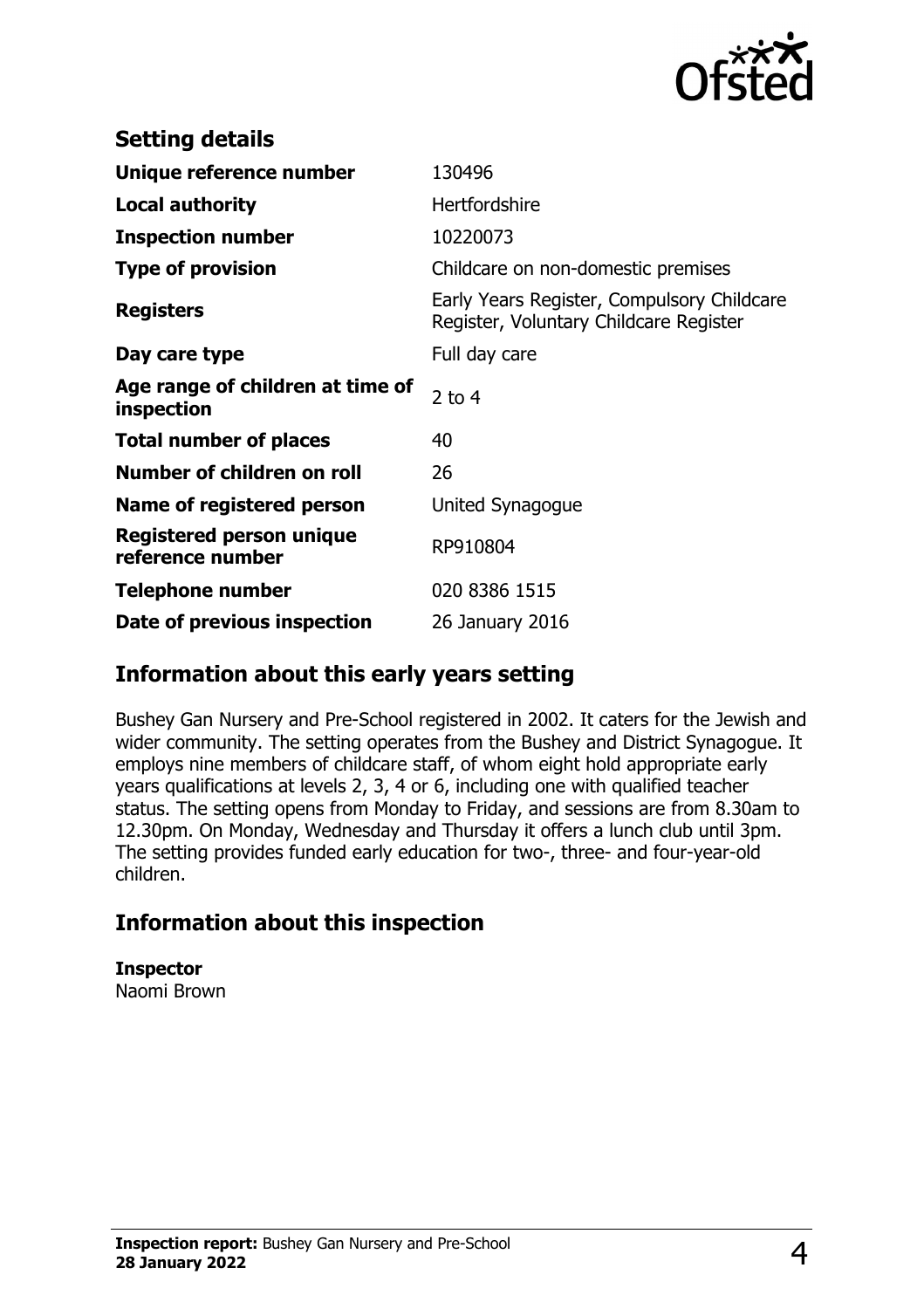

#### **Inspection activities**

- $\blacksquare$  This was the first routine inspection the provider received since the COVID-19 pandemic began. The inspector discussed the impact of the pandemic with the provider and has taken that into account in their evaluation of the provider.
- $\blacksquare$  The inspector viewed all areas of the provision and discussed the safety and suitability of the premises.
- $\blacksquare$  The manager and the inspector completed a learning walk together and discussed their curriculum and what it is that they want the children to learn.
- $\blacksquare$  Children shared their views with the inspector.
- $\blacksquare$  The inspector observed the quality of education being provided indoors and outdoors, and assessed the impact that this was having on children's learning.
- $\blacksquare$  The inspector carried out joint observations of group activities with the manager and the deputy manager.
- $\blacksquare$  The inspector spoke to several parents during the inspection and took account of their views .
- $\blacksquare$  The inspector looked at relevant documentation and evidence of the suitability of staff working in the nursery.

We carried out this inspection under sections 49 and 50 of the Childcare Act 2006 on the quality and standards of provision that is registered on the Early Years Register. The registered person must ensure that this provision complies with the statutory framework for children's learning, development and care, known as the early years foundation stage.

If you are not happy with the inspection or the report, you can [complain to Ofsted](http://www.gov.uk/complain-ofsted-report).